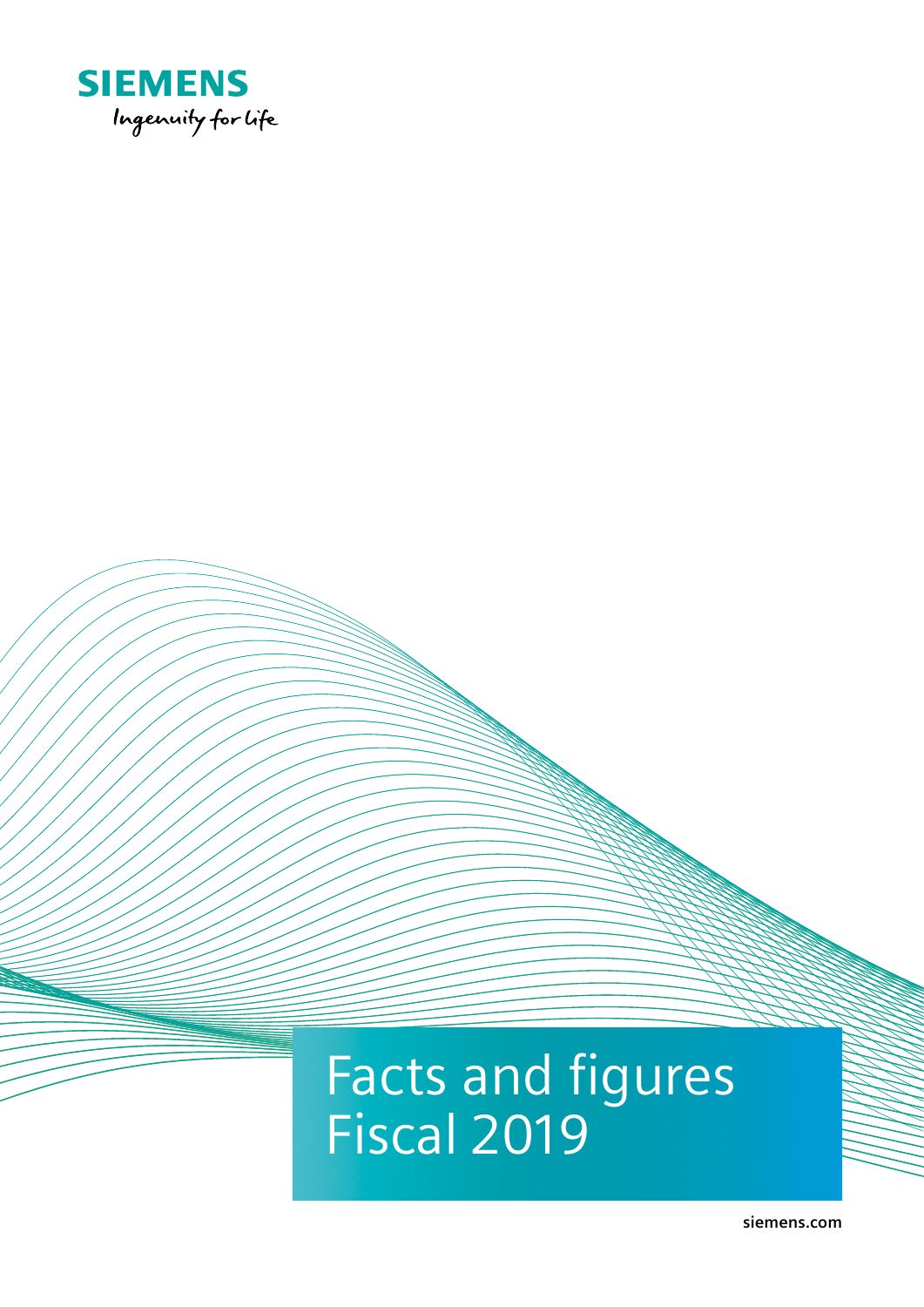

Dear Shancholders,

Siemens can look back on a successful fiscal 2019. We fully achieved our guidance in all aspects, although the weakening of the global economy accelerated considerably during the fiscal year.

Joe Kaeser President and Chief Executive Officer

of Siemens AG

Once again, Siemens showed its ability to deliver on the performance goals. As a shareholder, you profit from our success through reliable and sustainable dividend yields. At the Annual Shareholders' Meeting on February 5, 2020, the Managing Board will propose a dividend of €3.90 for fiscal 2019 – our sixth dividend increase in a row.

We're implementing our share buyback programs as planned. Between 2012 and 2018, Siemens repurchased shares with a total value of about €10 billion. We've now set up another program, with a volume of up to €3 billion, to run until November 2021. We've already invested more than €1 billion of that amount in share buybacks – so we're fully on track with the latest program as well.

In fiscal 2019, Siemens remained on a growth trajectory. Adjusted for currency translation and portfolio effects, orders increased by a strong six percent year-over-year. At the end of the fiscal year, our order backlog – which is also comfortable in terms of margin quality – was €146 billion, setting another record.

Revenue grew a moderate three percent to €87 billion year-over-year. As a result, the book-to-bill ratio – that is, the ratio of orders to revenue – was a robust 1.13.

Profitability was also at a high level in fiscal 2019. This has not always been the case. Our Vision 2020 strategy program enabled us to close the profitability gap to our competitors and outperform the company to which we've been compared for decades. Excluding severance charges, our Industrial Businesses achieved an Adjusted EBITA margin of 11.5 percent, placing us right in the middle of our guidance range of 11 percent to 12 percent. Excluding severance charges, basic earnings per share were €6.93 and thus at the upper end of our forecast. Siemens has now met or exceeded its guidance for the sixth year in a row, even when we raised the guidance during the year – as we did from 2016 to 2018.

We can be satisfied with this success given the circumstances. It was the result of an impressive and concerted team effort, for which I'd like to cordially thank the more than 385,000 Siemens employees worldwide!

Parallel to the reliable management of our operating business, we've worked on the biggest transformation in Siemens' 172-year history. During fiscal 2019, we further refined our "Vision 2020+" concept in order to prepare our Company for the transformation of our next-generation markets.

In the future, Siemens will no longer be a conglomerate of conventional nature. Instead, it will comprise three companies, each focused on its own market. One company is the Industrial Siemens, consisting of Digital Industries, Smart Infrastructure and Mobility. The second is Siemens Healthineers, a company that's already been successfully listed on the stock market, where it will be followed, in the near future, by the third: Siemens Energy – a unique one-stop supplier in the areas of power generation, oil and gas, and power transmission. Looking ahead, these three focused and transparent companies will form an ecosystem tied together by the values of the strong Siemens brand and supported by mutual interests.

Fiscal 2019 was an intensive year. We launched the next-generation Siemens while staying focused on our ongoing business and fully achieving our operating targets. Not many companies in our market have this capability.

For the Managing Board

Sincerely yours,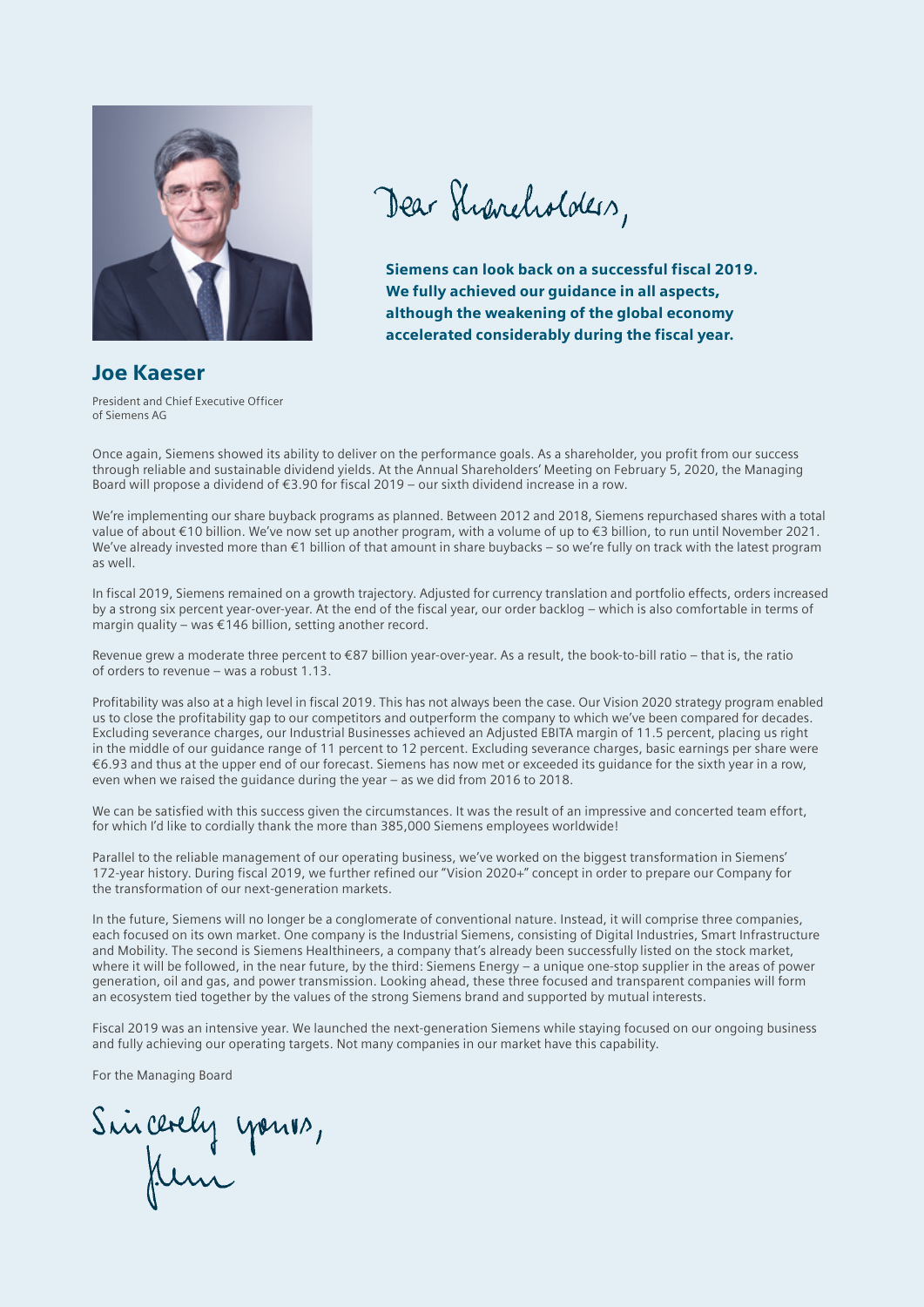

Dear Shaucholders

Siemens can look back on another successful fiscal year. In a difficult geo-economic environment, the Company reached its announced targets in every respect.

Jim Hagemann Snabe Chairman of the Supervisory Board

of Siemens AG

The operating strength that enabled us to achieve this result is due, not least, to the rigorous development of the Company that the Supervisory and Managing Boards have been driving for the last few years. In fiscal 2019, the Supervisory Board's top priority was to further foster and support Siemens' reinvention from a position of strength. Strategy, structures and management personnel – in exactly that order – were at the forefront.

Regarding the first step, strategy: Vision 2020 enabled Siemens to enhance its operating performance, innovative power and customer satisfaction across its business fields. The Managing Board recognized and leveraged this accomplishment to further develop the Company through the ambitious "Vision 2020+" strategy, which aims to create focused Siemens companies that will be leaders in the future markets of industry, mobility, healthcare and energy in the medium and long term. These companies will have the freedom they need to act more rapidly, seize market opportunities and achieve profitable growth.

In the second step, structures have been derived from this strategy. At a time of ever-faster market developments, complexity poses challenges for conglomerates of conventional type. In the past, the decisive competitive advantage was size. Today, it's speed. For this reason, Siemens will now comprise three companies that have the necessary speed – but also the necessary size – to lead the transformation within their respective markets. The first company is Siemens' industrial core, which consists of Digital Industries, Smart Infrastructure and Mobility. The second is the healthcare technology provider Siemens Healthineers. And the third is the future energy company Siemens Energy. In fiscal 2019, the Supervisory Board intensively supported the landmark decision to spin off and publicly list Siemens Energy as an independent company that can shape and drive the energy transition worldwide.

The aim of the third step is to find the right leaders to fill our strategy and structures with life and take responsibility for their successful implementation. The first key decisions regarding the future managers of Siemens' three companies were made near the end of fiscal 2019. The Supervisory Board appointed Roland Busch as Deputy CEO of Siemens AG. Michael Sen is to be proposed as CEO of Siemens Energy. He was also appointed Co-CEO of Siemens' Gas and Power Operating Company, together with Lisa Davis. Until the ordinary Annual Shareholders' Meeting in 2020, Lisa Davis will ensure an orderly handover of her leadership responsibilities to Michael Sen. A decision on the successor to the President and CEO of Siemens AG and on the date of succession is planned for the summer of 2020.

For the benefit of you, the shareholders of Siemens, the Supervisory Board supported the Company's further development in all three areas – strategy, structures and management personnel – and closely assisted, advised and monitored the Managing Board in the implementation of "Vision 2020+" throughout the past fiscal year.

On behalf of the Supervisory Board, I would like to thank the members of the Managing Board and all the employees and employee representatives of Siemens AG and all Group companies for their outstanding commitment and constructive cooperation in fiscal 2019. The will and the courage to further accelerate the Company's transformation at a time of success deserves the greatest respect.

For the Supervisory Board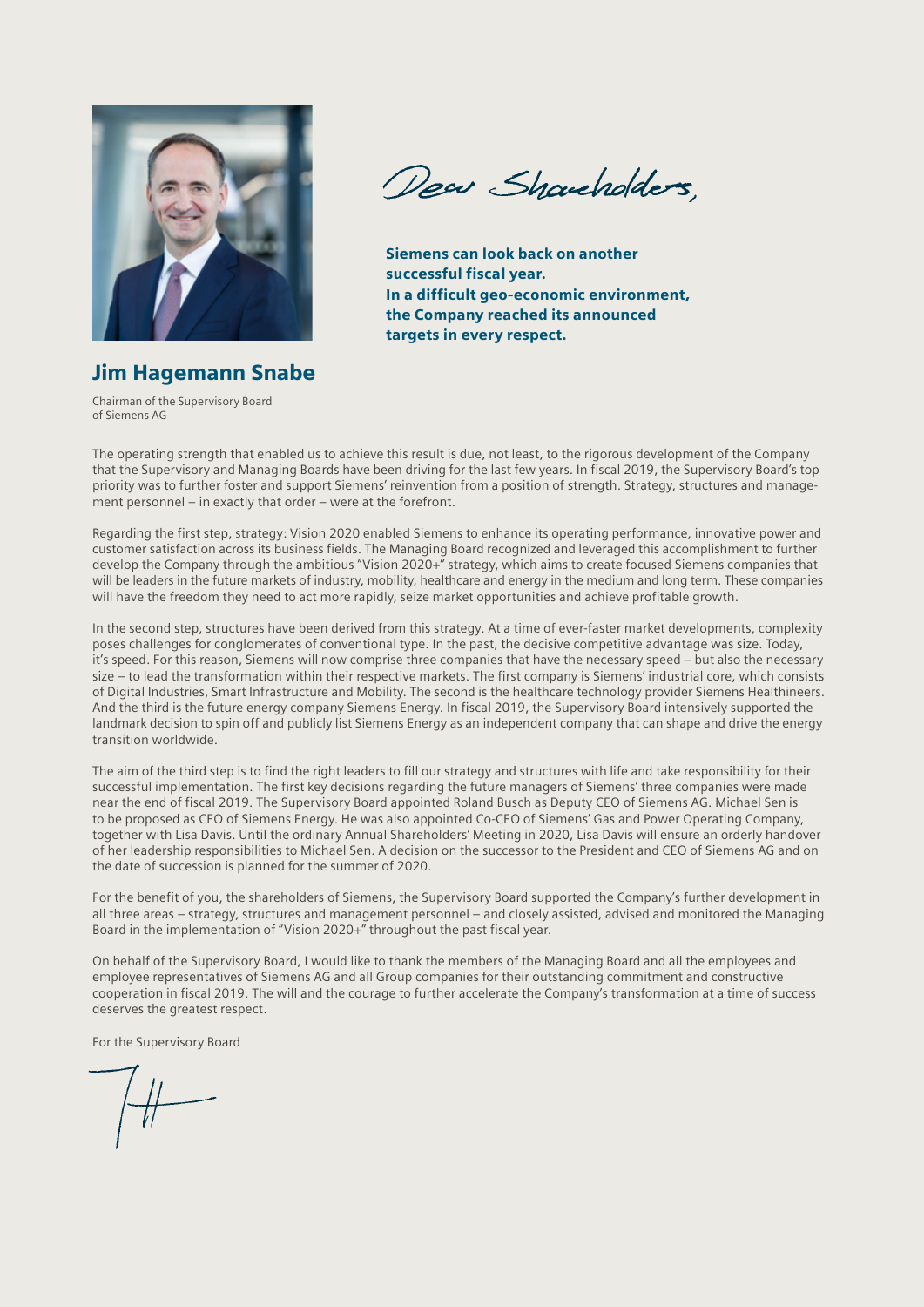# Fiscal 2019 – Financial summary

In fiscal 2019, as part of our new "Vision 2020+" company strategy, we set Siemens' future course by introducing a new organizational structure consisting of three Operating Companies – Digital Industries, Smart Infrastructure and Gas and Power – and three Strategic Companies: Mobility, Siemens Healthineers and Siemens Gamesa Renewable Energy (SGRE). With this new setup, we are deepening our ownership culture and giving our businesses considerably more entrepreneurial freedom and responsibility under the strong Siemens brand. "Vision 2020+" is primarily a strategic growth concept aimed at further improving the profitability of Siemens' Companies through innovation and efficiency gains. As part of "Vision 2020+," we have set ourselves even more ambitious targets for revenue growth and the Adjusted EBITA margin ranges of our Companies. With "Vision 2020+," we also intend to further strengthen our portfolio through investments in new growth fields such as IoT integration services, distributed energy management and solutions for electric mobility infrastructure. As part of this strategy, we made several acquisitions during the fiscal year, the most important being Mendix, a pioneer and leader in cloud-native low-code application development. The acquisition of Mendix and our entry into the IoT integration services business is enabling us to further expand our market leadership in industrial digitalization. As a next step of "Vision 2020+," we announced our plan to carve out Gas and Power and to publicly list the business under the name Siemens Energy by the end of fiscal 2020, to give it even more independence and entrepreneurial freedom in a rapidly changing market environment. As part of this transaction, Siemens plans to contribute its stake in SGRE to Siemens Energy. As a result, the next generation of Siemens will be made up of three Siemens companies: the industrial Siemens, comprising Digital Industries, Smart Infrastructure and Mobility; Siemens Healthineers, which we successfully listed publicly in fiscal 2018; and Siemens Energy.

Despite increasing macroeconomic headwinds in the course of the fiscal year, particularly for our short-cycle businesses, we again achieved strong results – also in most of our industrial businesses and in Financial Services – and reached all the targets set for our primary measures for fiscal 2019. We achieved revenue growth of 3% net of currency translation and portfolio effects. We delivered basic earnings per share (EPS) from net income of €6.41, which included impacts from severance charges amounting to (€0.52) per share. At 11.1%, return on capital employed (ROCE) was in the double-digit range; and our capital structure ratio came in at 0.6.

Orders rose 7% year-over-year to €98.0 billion, for a book-to-bill-ratio of 1.13, thus fulfilling our expectation of a ratio above 1. Five of our six industrial businesses increased orders year-over-year. These increases were led by double-digit growth at Mobility, which again won significant contracts, such as for the new generation of trains for the London Tube and for Velaro RUS high-speed trains, including services, in Russia, and recorded its highest order intake ever. Order growth in Gas and Power was driven by the new-unit business and included significantly higher volume from large orders yearover-year. Siemens Healthineers and Smart Infrastructure achieved broadbased order growth, the former including particularly strong demand for its imaging solutions, the latter including large contract wins in its solutions and services business. Orders in Digital Industries came in slightly lower year-over-year due mainly to increasingly adverse market conditions in key manufacturing industries. Excluding currency translation and portfolio effects, orders for Siemens rose 6%.

Revenue also was higher in five of our industrial businesses and rose to €86.8 billion, up 5% year-over-year. The strongest increase came from SGRE, which posted double-digit growth, driven by its offshore and service businesses. Siemens Healthineers achieved clear revenue growth on increases in all businesses, particularly in its imaging business. Following weak order intake in prior years, revenue at Gas and Power came in moderately lower. Excluding currency translation and portfolio effects, revenue for

Siemens grew 3%. For fiscal 2019, we had forecast moderate growth in revenue, net of currency translation and portfolio effects.

Adjusted EBITA Industrial Businesses rose slightly to €9.0 billion, due mainly to double-digit growth in Siemens Healthineers on the strength of its imaging and advanced therapies businesses and to a lesser extent to a moderate increase in Mobility. These increases were partly offset by declines in Gas and Power, due mainly to lower capacity utilization and price declines, and in Smart Infrastructure, due mainly to negative effects related to grid control projects at the beginning of fiscal 2019. Adjusted EBITA in Digital Industries came in close to the strong prior-year-level, despite increasing headwinds in the markets for its short-cycle businesses in the course of the fiscal year. Overall, Adjusted EBITA Industrial Businesses was burdened by severance charges of €0.5 billion, substantially lower than a year earlier. Approximately half of these severance charges were booked at Gas and Power. As planned, we further increased R&D expenses in our industrial businesses, in order to strengthen our capacity for innovation.

The Adjusted EBITA margin of our Industrial Businesses was 10.9%, down from 11.1% in fiscal 2018. Four of our six industrial businesses were within their margin range or – as in the case of Smart Infrastructure – close to it. Excluding severance charges, Adjusted EBITA margin Industrial Businesses was 11.5%, clearly in the range of 11% to 12%, which we had expected it to reach. Financial Services, which is reported outside our Industrial Businesses, concluded another strong fiscal year with a return on equity after tax of 19.1%, which was within its margin range.

The loss outside the Industrial Businesses came in substantially higher year-over-year despite a number of positive developments, including a positive effect related to the measurement of a major asset retirement obligation, a lower loss at Portfolio Companies, lower Centrally carried pension expenses and higher income from Corporate Treasury activities. However, the positive factors were substantially larger in fiscal 2018, most notably a €0.9 billion gain related to the transfer of Siemens' shares in Atos SE to Siemens Pension-Trust e.V. and a €0.7 billion gain from the sale of shares in OSRAM Licht AG.

Net income was €5.6 billion, down 8% year-over-year, and basic EPS from net income declined by €0.71 to €6.41. These declines were due mainly to the aforementioned largely tax-free portfolio gains, which contributed €1.87 per share to basic EPS from net income in fiscal 2018. Basic EPS from net income in fiscal 2019 was burdened by severance charges amounting to €0.52 per share. With basic EPS from net income excluding severance charges of €6.93, we thus met our forecast, which was to achieve basic EPS from net income excluding severance charges in the range of €6.30 to €7.00.

ROCE for fiscal 2019 was 11.1%, down from 12.6% in fiscal 2018. This decline was due to a combination of lower net income and an increase in average capital employed, with the latter being impacted by recent acquisitions, among them Mendix. We thus met our forecast, which was to achieve a double-digit result but to come in below the lower end of our long-term goal of 15% to 20%.

We evaluate our **capital structure** using the ratio of industrial net debt to EBITDA. For fiscal 2019, this ratio was 0.6, compared to 0.4 in fiscal 2018. We thus reached our forecast, which was to achieve a ratio of up to 1.0.

Free cash flow from continuing and discontinued operations for fiscal 2019 was €5.8 billion, level with the prior year.

We intend to continue providing an attractive return to shareholders. The Siemens Managing Board, in agreement with the Supervisory Board, proposes a **dividend** of €3.90 per share, up from €3.80 a year earlier.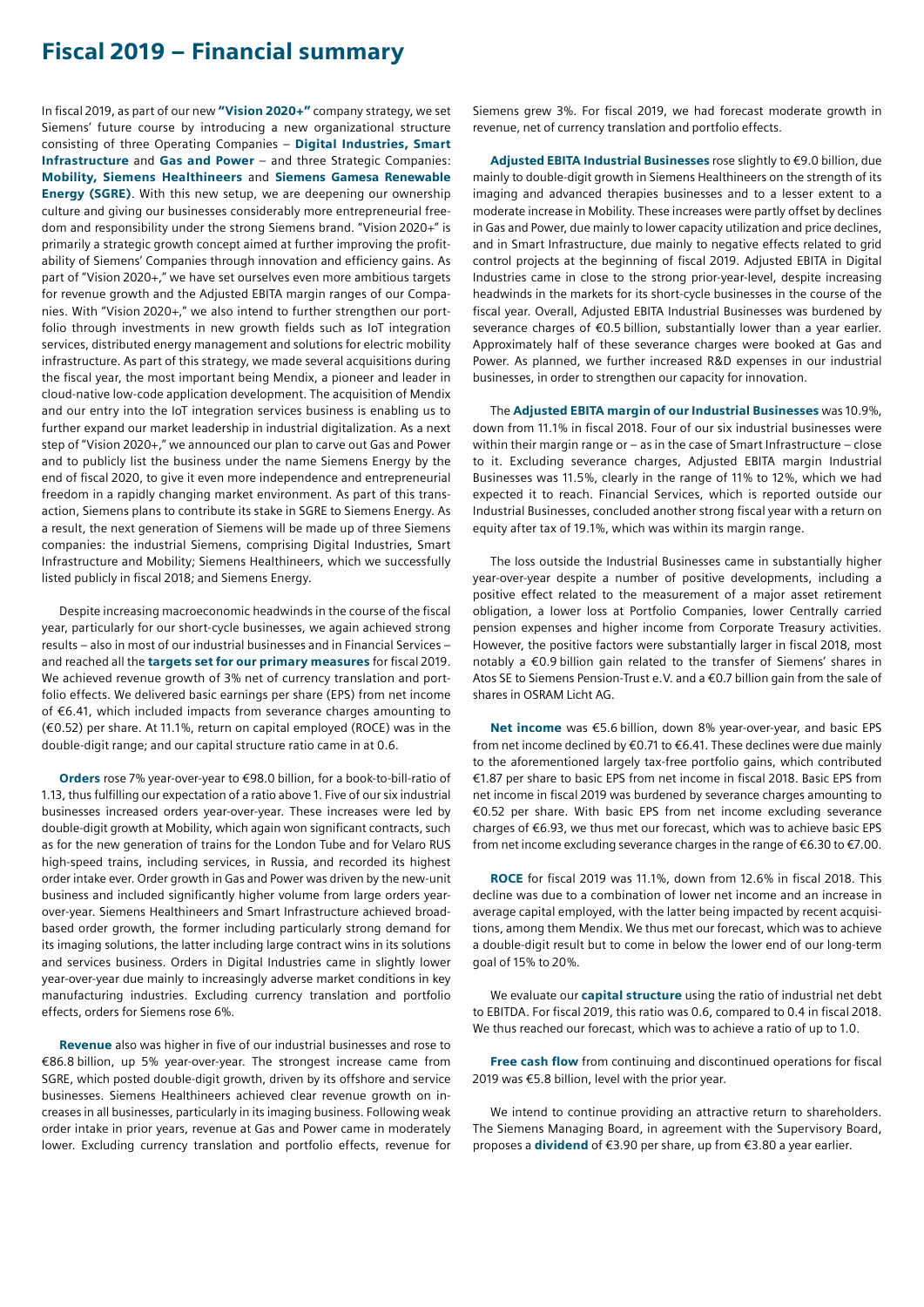# Key figures fiscal 2019

Volume

|                    |                           |         |         |        | % Change           |
|--------------------|---------------------------|---------|---------|--------|--------------------|
|                    |                           | FY 2019 | FY 2018 | Actual | Comp. <sup>1</sup> |
| <b>Orders</b>      | in millions of $\epsilon$ | 97,999  | 91.296  | 7%     | 6%                 |
| Revenue            | in millions of $\epsilon$ | 86,849  | 83.044  | 5%     | 3%                 |
| Book-to-bill ratio |                           | 1.13    |         |        |                    |
| Order backlog      | in billions of $\epsilon$ | 146     |         |        |                    |
|                    |                           |         |         |        |                    |

#### Profitability and Capital efficiency

|                                               |                           | FY 2019 | FY 2018 | % Change |
|-----------------------------------------------|---------------------------|---------|---------|----------|
| <b>Industrial Businesses</b>                  |                           |         |         |          |
| <b>Adjusted EBITA</b>                         | in millions of $\epsilon$ | 8,986   | 8,857   | $1\%$    |
| <b>Adjusted EBITA margin</b>                  | in $%$                    | 10.9    | 11.1    |          |
| <b>Continuing operations</b>                  |                           |         |         |          |
| EBITDA                                        | in millions of $\epsilon$ | 10,582  | 9,602   | 10%      |
| Income from continuing operations             | in millions of $\epsilon$ | 5,646   | 5.996   | (6)%     |
| Basic earnings per share <sup>2</sup>         | in $\epsilon$             | 6.41    | 6.97    | $(8)\%$  |
| <b>Continuing and discontinued operations</b> |                           |         |         |          |
| Net income                                    | in millions of $\epsilon$ | 5,648   | 6.120   | $(8)\%$  |
| Basic earnings per share <sup>2</sup>         | in $\epsilon$             | 6.41    | 7.12    | (10)%    |
| Return on capital employed (ROCE)             | in $%$                    | 11.1    | 12.6    |          |
|                                               |                           |         |         |          |

#### Capital structure and Liquidity

|                                        |                           | September 30, 2019 | September 30, 2018 |
|----------------------------------------|---------------------------|--------------------|--------------------|
| <b>Total equity</b>                    | in millions of $\epsilon$ | 50,984             | 48,046             |
| Industrial net debt                    | in millions of $\epsilon$ | 6,404              | 3,548              |
| Industrial net debt/EBITDA             |                           | 0.6                | 0.4                |
|                                        |                           |                    |                    |
|                                        |                           | FY 2019            | FY 2018            |
| <b>Free cash flow</b>                  |                           |                    |                    |
| Continuing operations                  | in millions of $\epsilon$ | 5,872              | 5,814              |
| Continuing and discontinued operations | in millions of $\epsilon$ | 5,845              | 5,824              |
| <b>Cash conversion rate</b>            |                           |                    |                    |
| <b>Industrial Businesses</b>           |                           | 0.89               | 0.80               |
|                                        |                           |                    |                    |

#### Employees

|                        |              | September 30, 2019 | September 30, 2018 |
|------------------------|--------------|--------------------|--------------------|
| <b>Total</b>           | in thousands | 385                | 379                |
| Germany                | in thousands | 116                | 117                |
| <b>Outside Germany</b> | in thousands | 269                | 262                |
|                        |              |                    |                    |

**1** Throughout excluding currency translation and portfolio effects.

**2** Basic earnings per share – attributable to shareholders of Siemens AG. For fiscal 2019 and 2018 weighted average shares outstanding (basic) (in thousands) amounted to 807,273 and 815,063 shares, respectively.